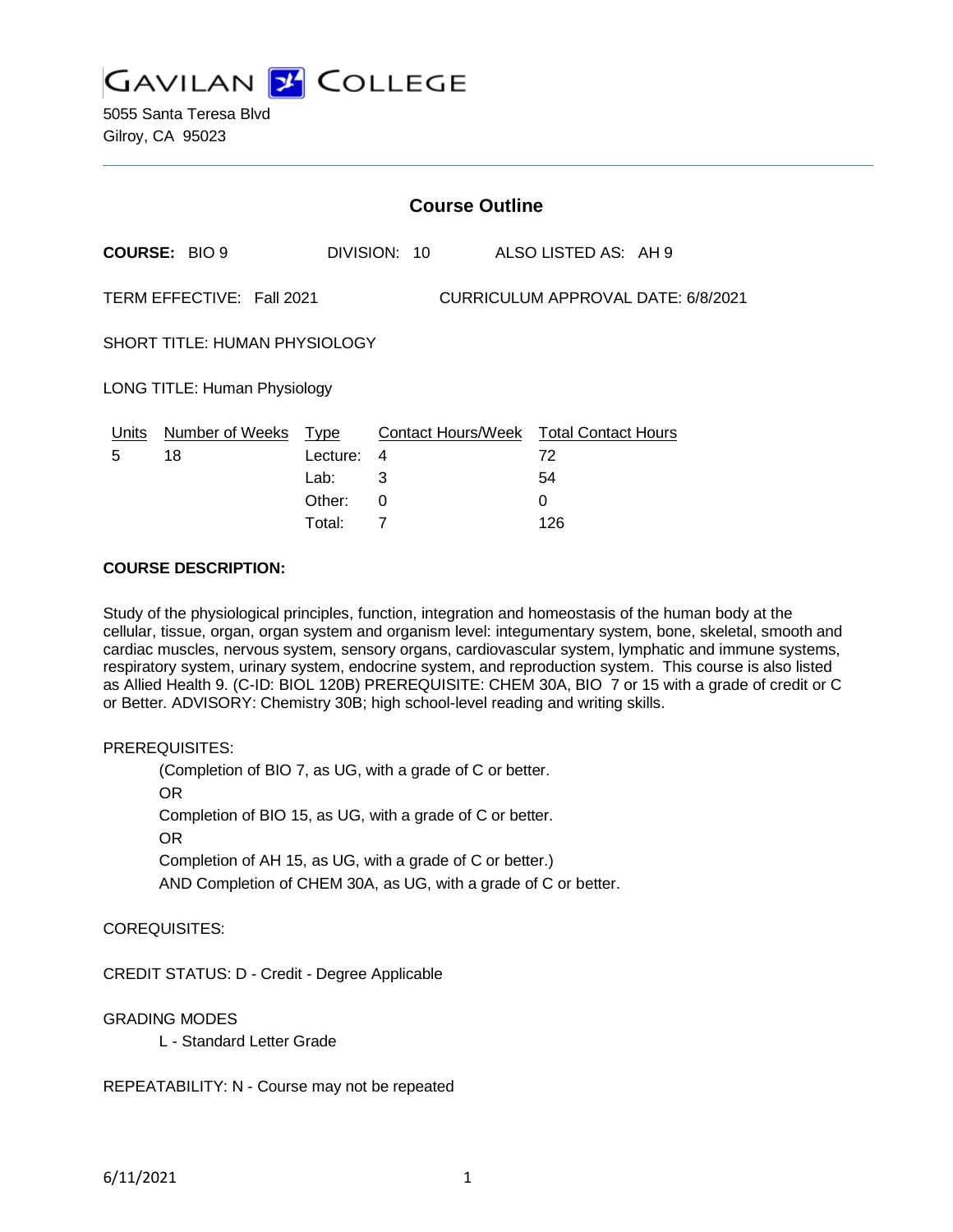SCHEDULE TYPES:

- 02 Lecture and/or discussion
- 03 Lecture/Laboratory
- 04 Laboratory/Studio/Activity
- 04B Laboratory LEH 0.75
- 05 Hybrid
- 71 Dist. Ed Internet Simultaneous
- 72 Dist. Ed Internet Delayed
- 73 Dist. Ed Internet Delayed LAB
- 73B Dist. Ed Internet LAB-LEH 0.75

# **STUDENT LEARNING OUTCOMES:**

By the end of this course, a student should:

1. Describe key functional features of different types of human cells and how they communicate.

2. Identify key functions and structures of major organ systems and explain the physiological mechanisms underlying their operation.

3. Integrate knowledge of basic chemistry and physical laws to explain the physiology of human cells, tissues, organs, and organ systems.

4. Describe how homeostasis is maintained in the body.

5. Explain physiological principles by following the scientific method in the analysis of experimental design and data.

# **CONTENT, STUDENT PERFORMANCE OBJECTIVES, OUT-OF-CLASS ASSIGNMENTS**

Curriculum Approval Date: 6/8/2021

LECTURE CONTENT: 4 LEC HOURS INTRODUCTION, HOMEOSTASIS Objectives:

1. Define the term homeostasis and explain its importance to human physiology.

- 2. Discuss levels of organization in biology and apply this concept to physiology.
- 3. Discuss negative and positive feedback and their relationship to homeostasis.

4. Discuss the scientific method and its application to human physiology.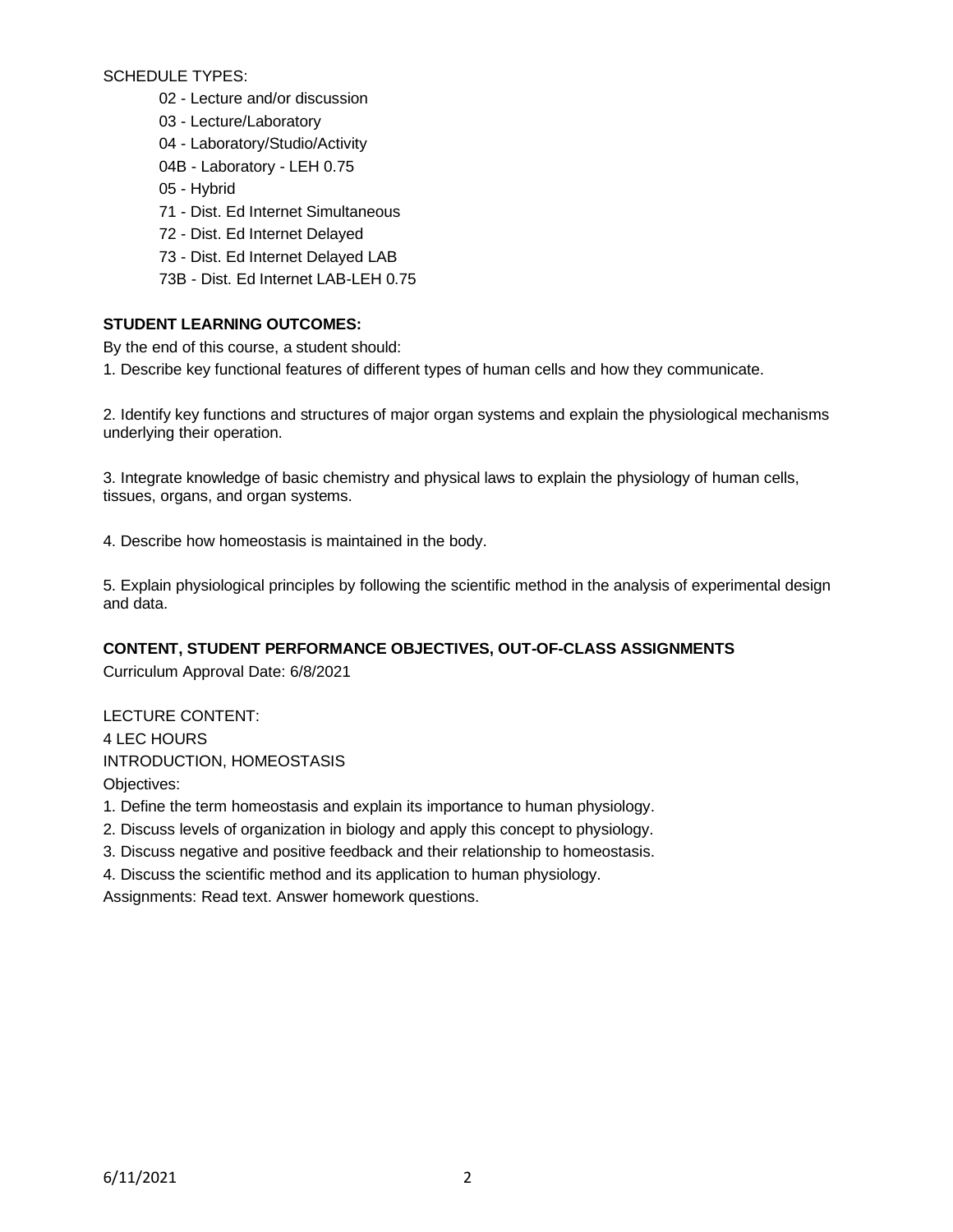#### BASIC CHEMISTRY

Objectives:

- 1. Explain why an understanding of chemistry is essential to the understanding of human physiology.
- 2. Define and discuss; atom, molecule, compound, isotope, isomer.
- 3. Describe atomic structure and its relationship to chemical bonding.
- 4. Discuss the different types of chemical bonds.

5. Define and discuss the following and their relationship to human physiology: acid, base, salt, buffer, pH scale.

- 6. List the major inorganic and organic constituents of the body.
- 7. Discuss dehydration synthesis, hydrolysis and relate these processes to subunits and macromolecules.
- 8. Describe and discuss the importance of the four groups of macromolecules: carbohydrates, proteins, lipids, nucleotides and nucleic acids.

Assignments: Read text. Answer homework questions.

6 LEC HOURS

# CELL STRUCTURE AND FUNCTION

Objectives:

- 1. Describe the structure and functions of cell membranes.
- 2. Describe the chemical composition, structure and functions of animal cell organelles, cellular inclusions and extracellular materials.
- 3. Discuss the cell cycle and its regulation.
- 4. Compare and contrast mitosis and meiosis.
- 5. Define the roles of DNA and RNA in protein synthesis.
- 6. Discuss control of transcription and translation.
- 7. Discuss the relationship between aging, cancer and the cell cycle.

Assignments: Read text. Answer homework questions.

#### 4 LEC HOURS

# CELLULAR METABOLISM

Objectives:

- 1. Discuss the Laws of Thermodynamics and their relationship to cellular metabolism.
- 2. Describe the role of enzymes in cell metabolism.
- 3. Discuss the chemical makeup of ATP, ADP, cAMP, NAD, and FAD and their roles in cellular metabolism.
- 4. Define: catabolism, anabolism.
- 5. Discuss glycolysis, Krebs cycle and the electron system and relative ATP production.
- 6. Describe lactic acid production and the Cori cycle.
- 7. Discuss glycogenesis, gluconeogenesis and glycgenolysis.
- 8. Describe the chemiosmotic theory of ATP generation.
- 9. Discuss the catabolism of proteins and lipids.
- 10. Discuss the relationship between catabolism and anabolism of carbohydrates, proteins and lipids.
- 11. Define the terms anaerobic, aerobic and maximal oxygen uptake.
- 12. Define the term oxygen debt and explain the factors that contribute to it.
- 13. Discuss the relationship between diabetes and cellular metabolism.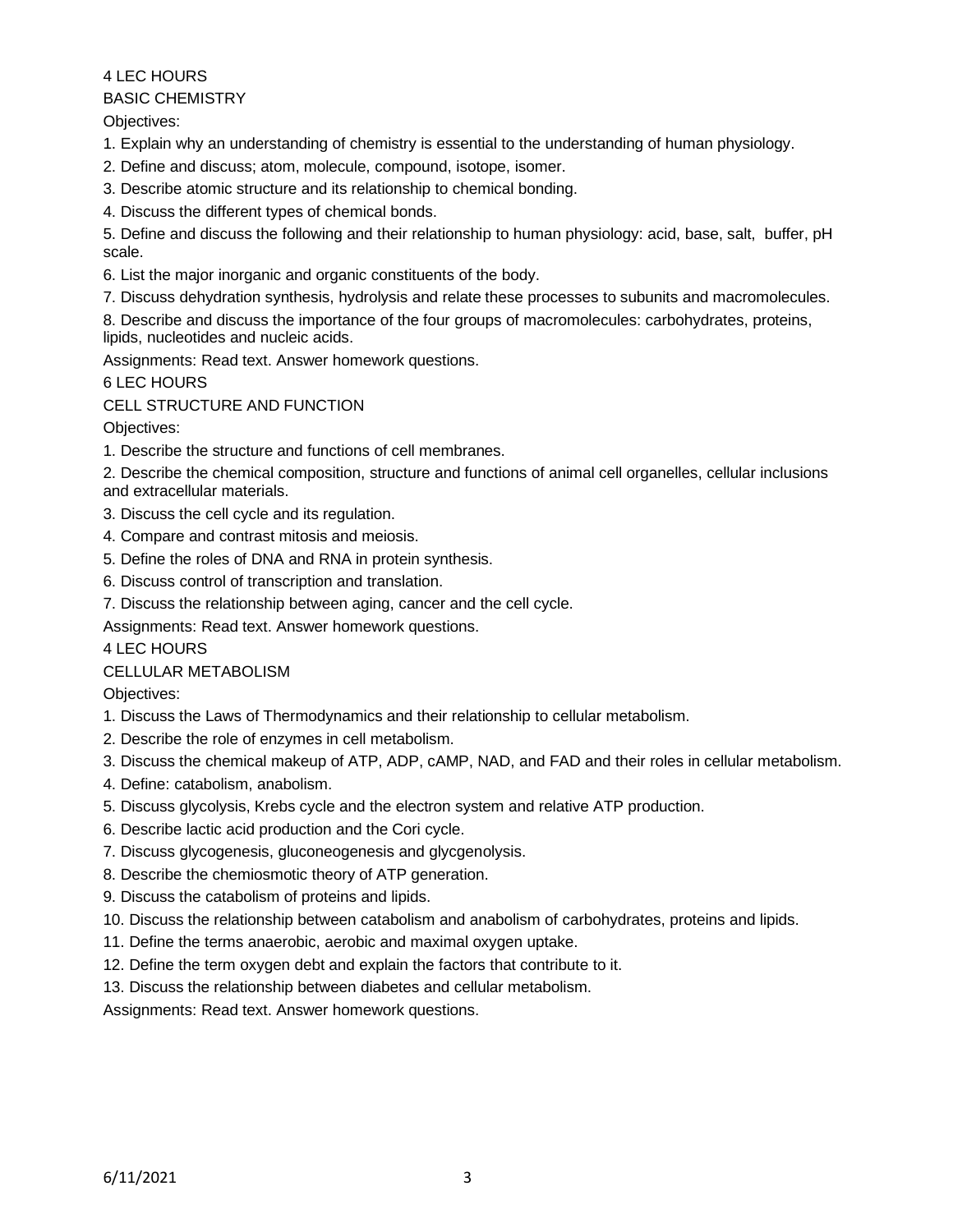## MEMBRANE TRANSPORT

Objectives:

1. Discuss processes of membrane transport and explain how they are affected by factors such as concentration, chemical composition, etc.

- 2. Differentiate between carrier- mediated and non carrier mediated transport.
- 3. Discuss the Na+/K+ pump and its functions.
- 4. Discuss coupled or co-transport.

5. Describe the membrane potential, explain how it is established and the factors that can affect it. Assignments: Read text. Answer homework questions.

# 4 LEC HOURS

## NERVOUS SYSTEM: GENERAL FUNCTIONS AND CNS

Objectives:

- 1. Discuss and explain the action potential.
- 2. Discuss the "all or none" law of neurophysiology.
- 3. Define and discuss: threshold, subthreshold, spatial and temporal summation.
- 4. Compare and contrast graded and action potentials.
- 5. Discuss coding of stimulus intensity.
- 6. Discuss impulse conduction in neurons.
- 7. Compare and contrast electrical and chemical synapses.
- 8. Define and discuss EPSPs and IPSPs.
- 9. List and describe the action of known and potential neurotransmitters.
- 10. Discuss the integration of EPSPs, IPSPs, summation and the action of neuromodulators.
- 11. Describe the major parts of the brain and the functions controlled by each part.
- 12. Discuss the process of memory consolidation.
- 13. Discuss the roles of the spinal cord in reflex and integration.
- 14. Discuss spinal cord tracts.

Assignments: Read text. Answer homework questions.

#### 4 LEC HOURS

#### AUTONOMIC NERVOUS SYSTEM

Objectives:

- 1. List, describe and discuss the effectors of the ANS.
- 2. Compare and contrast the parasympathetic and sympathetic divisions.
- 3. Explain the relationship of the adrenal glands and the ANS.
- 4. List and discuss the neurotransmitters of the ANS.

5. Discuss adrenergic (alpha and beta) and cholinergic (muscarinic and nicotinic) receptors and the responses at different receptors.

- 6. Discuss dual innervation.
- 7. Discuss the role of the CNS in control of the ANS.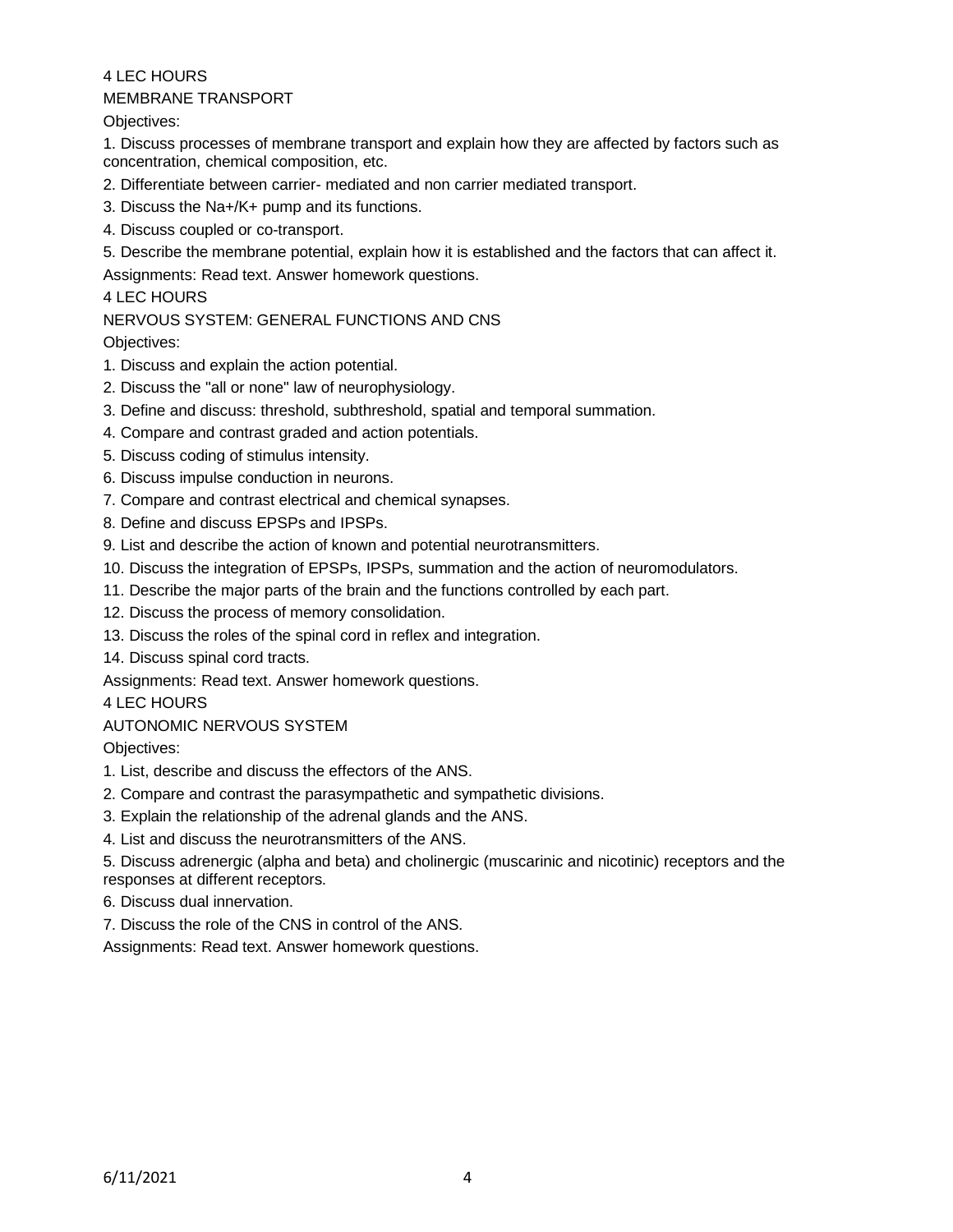# SENSORY PHYSIOLOGY

Objectives:

- 1. Compare and contrast the different categories of sensory receptors.
- 2. Describe the Law of Specific Nerve Energies and its relationship to sensations.
- 3. Discuss factors affecting perception including, but not limited: sensory adaptation, tonic and phasic receptors, receptor potentials, receptive field, lateral inhibition.
- 4. Discuss the structures and processes responsible for equilibrium.
- 5. Discuss the structures and process responsible for hearing.
- 6. Describe the structures of the eye and their relationship to vision.
- 7. Discuss the processes responsible for vision.
- 8. Discuss the roles of the rods and cones and the visual pigments.
- 9. Discuss the tectal system and control of visual movements.
- 10. Discuss visual processing.

11. Describe the neural pathways for all senses, including but not limited to: equilibrium, hearing, vision. Assignments: Read text. Answer homework questions.

4 LEC HOURS

MUSCULAR CONTROL

Objectives:

1. Describe the gross and microscopic structure of skeletal muscle and discuss the relationship between structure and function.

- 2. Explain the sliding filament theory of muscle control.
- 3. Explain excitation-contraction coupling.
- 4. Discuss energy supply and energy use by skeletal muscle.
- 5. Compare and contrast slow, intermediate and fast twitch muscle fibers.
- 6. Discuss control of strength of contraction.
- 7. Define and describe twitch, summation and tetanus.
- 8. Discuss the terms motor unit, series elastic component.
- 9. Discuss lower and upper motor control.
- 10. Compare and contrast pyramidal and extrapyramidal tracts.
- 11. Explain the roles of the brain in motor neuron control.
- 12. Compare and contrast structure and contraction in skeletal, smooth and cardiac muscle.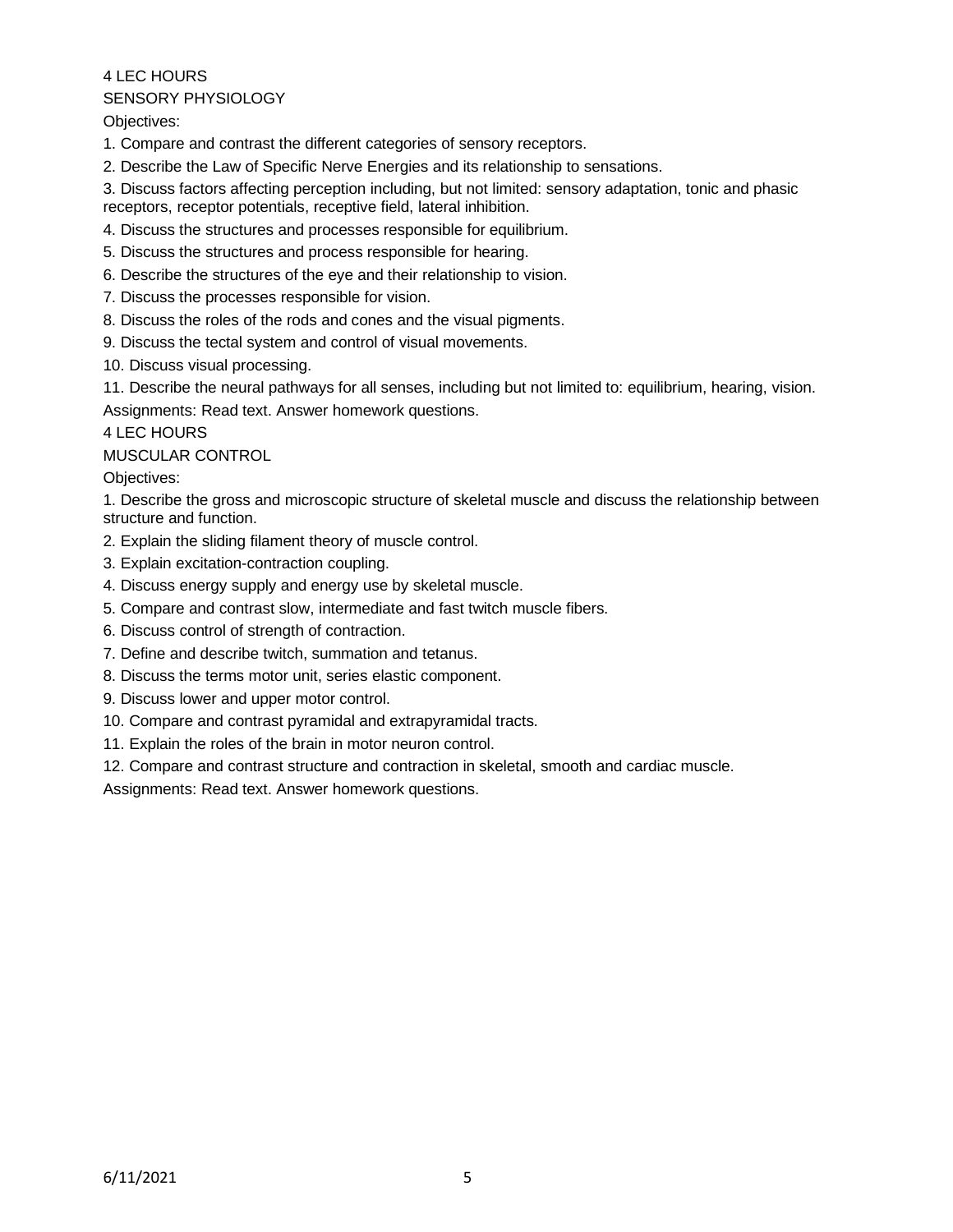#### CARDIOVASCULAR SYSTEM

Objectives:

- 1. Describe the composition and functions of blood.
- 2. Describe the blood clotting pathway.
- 3. Describe the functional anatomy of the heart. Follow the pathway of blood through the heart.
- 4. Describe the events of the cardiac cycle.
- 5. Discuss how the unique properties of cardiac muscle tissue are essential to normal cardiac function.
- 6. Discuss electrical conduction in the heart.
- 7. Describe the waves of the ECG and explain their correlation to the events of the cardiac cycle, pressure changes in the heart, valve closures and heart sounds.
- 8. Discuss the diagnostic value of the ECG and heart sounds.
- 9. Define and describe arrhythmias detected by the ECG.
- 10. Define and describe heart blocks.
- 11. Compare the structure and function of the different types of blood vessels.
- 12. Discuss the roles of HDL and LDL in cholesterol metabolism and transport.
- 13. Define cardiac output and discuss the factors controlling it.
- 14. Discuss regulation of cardiac rate, stroke volume.
- 15. Define and discuss EDV, MAP, Frank-Starling Law of the heart, intrinsic and extrinsic control of blood vessel diameter, total peripheral resistance, baroreceptor reflex.
- 16. Discuss and explain regulation of blood volume.
- 17. Discuss regulation of blood flow to different organ systems.
- 18. Discuss selected disorders of the cardiovascular system.

Assignments: Read text. Answer homework questions.

#### 4 LEC HOURS

#### RESPIRATORY SYSTEM

Objectives:

- 1. Describe the major structures of the respiratory system and discuss their relationship to function.
- 2. Define intrapulmonary, intrapleural, transpulmonary and intrathoracic pressures and explain how Boyle's Gas Law affects these.
- 3. Define compliance, elasticity, surface tension and explain how these are important to lung function.
- 4. Explain the role of surfactant.
- 5. Describe lung volumes and their diagnostic value.
- 6. Explain Dalton's Law and its relationship to gas exchanges.
- 7. Differentiate between total blood oxygen and dissolved oxygen.
- 8. Define discuss ventilation-perfusion ratio.
- 9. Discuss the control of ventilation.
- 10. Describe and discuss hemoglobin and its various forms.
- 11. Discuss loading and unloading reactions.
- 12. Describe the oxygen dissociation curve and diagram it in graph.
- 13. Describe the different factors that affect oxygen and carbon dioxide transport in the blood.
- 14. Discuss the role of carbon dioxide in maintenance of blood pH.
- 15. Explain chloride shift and reverse chloride shift.
- 16. Define and discuss respiratory and metabolic acidosis and alkalosis.

17. Describe adjustments to ventilation during exercise and the effects of endurance on the anaerobic threshold.

18. Discuss the effects of high altitude and compensatory changes of the body.

19. Discuss selected disorders of the respiratory system.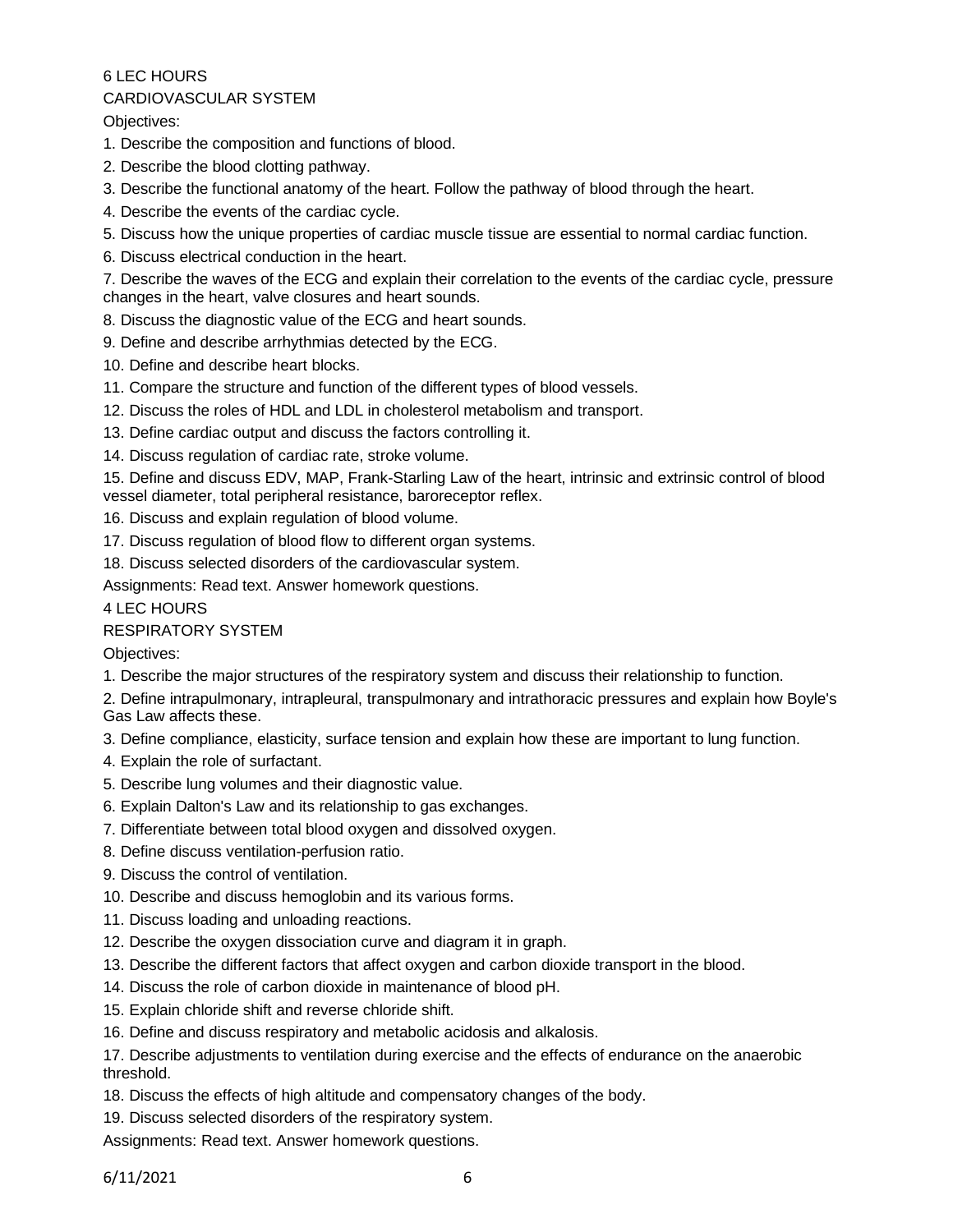4 LEC HOURS KIDNEY PHYSIOLOGY

Objectives:

1. Describe the relationship between the structure and functions of the urinary system.

2. Describe the histology of the kidney and explain the relationship between the structure and function of the nephron.

- 3. Discuss the basic processes of urine formation.
- 4. Discuss the factors that determine net filtration pressure.
- 5. Compare and contrast the composition of plasma, filtrate and urine.
- 6. Define and discuss glomerular filtration rate.
- 7. Describe and explain the counter current multiplier mechanism.

8. Discuss the effects and the control of secretion of ADH, aldosterone and other factors involved in the control of urine production and composition.

9. Define and discuss renal plasma threshold, transport maximum.

- 10. Discuss the reabsorption of urea and its role in the counter current multiplier mechanism.
- 11. Discuss the relationship between Na+, K+ and H+.
- 12. Discuss the role of the kidney in maintenance of acid-base balance.
- 13. Discuss the importance of urinary buffers.
- 14. Describe the actions of various diuretics.
- 15. Discuss the reabsorption and secretion of various substances.
- 16. Discuss various tests of renal function and their diagnostic significance.
- 17. Describe and discuss selected disorders of the urinary system.

18. Define and discuss the control of micturition.

Assignments: Read text. Answer homework questions.

6 LEC HOURS

# ENDOCRINE SYSTEM

Objectives:

1. Describe the general mechanism of hormone function; discuss the importance of the concept target tissues in hormone function.

- 2. Discuss the chemical classification of hormones.
- 3. Discuss hormone interactions.
- 4. Discuss the general mechanism of action of steroid hormones and thyroid hormones.
- 5. Discuss the general mechanism of amine, polypeptide and glycoprotein hormones.
- 6. Describe the role of second messengers in hormone action.
- 7. List the major endocrine glands, the hormones that they secrete and the functions of the hormones.
- 8. Discuss the regulation of hormone secretion and hormone action.
- 9. Define and discuss disorders of the endocrine system.
- 10. Describe prostaglandins and discuss their roles.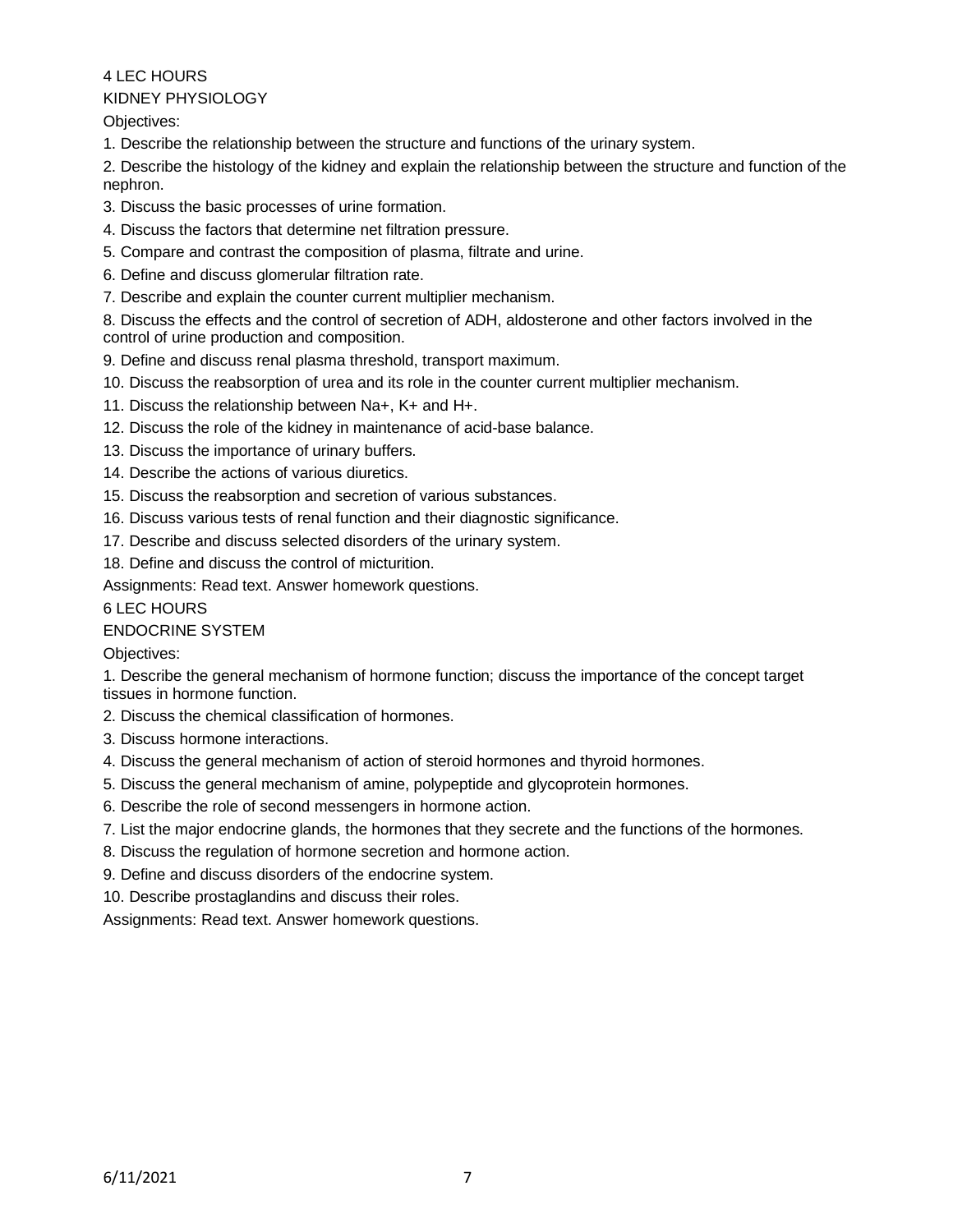DIGESTIVE SYSTEM AND METABOLIC REGULATION

Objectives:

1. Be able to follow a protein, carbohydrate, or lipid through the digestive tract and explain how and where it is digested and absorbed.

2. Discuss the secretions of digestive tract glands and organs and the reabsorption of water throughout the digestive tract.

3. Discuss the functions of the liver, pancreas, gall bladder and other accessory structures of the digestive tract.

4. Discuss control of secretions and smooth muscle contractions in the digestive (GI) tract.

5. Describe hepatic blood flow and the formation of bile. Define enterohepatic circulation and the conversion of hemoglobin to bilirubin and urobilinogen.

- 6. Discuss the excretion of wastes by the GI tract and the formation of feces.
- 7. Discuss selected disorders of the GI tract.

8. Discuss how insulin, glucagon, epinephrine, glucocorticoids, growth hormone, thyroxine and other hormones balance metabolic activities.

9. Discuss diabetes and its causes, its forms and its effects.

10. Discuss other selected metabolic disorders.

11. Describe how calcium and phosphate levels are regulated.

Assignments: Read text. Answer homework questions.

4 LEC HOURS

#### IMMUNE SYSTEM

Objectives:

- 1. Differentiate between specific and non-specific immunity.
- 2. Discuss and describe the main components of non-specific immunity.
- 3. Define and discuss: antigen, antibody, hapten.
- 4. Explain the roles of B cells, T cells and APC in specific immunity.

5. Describe a generalized immunoglobulin molecule and describe the major characteristics of the different immunoglobulin classes.

6. Explain the relationship between the specific and non-specific immune responses.

7. Be able to explain and follow the events of the specific immune response beginning with the introduction of an antigen into the body.

- 8. Compare and contrast the primary and secondary immune response.
- 9. Compare and contrast naturally and artificially acquired active and passive immunity.
- 10. Discuss immune tolerance and recognition of "self" antigens.
- 11. Define and discuss the importance of histocompatibility antigens.
- 12. Discuss autoimmune diseases and list examples.
- 13. Describe the ABO and Rh blood typing systems and transfusion reactions.
- 14. Discuss transplant rejection.
- 15. Discuss the different types of hypersensitivity reactions.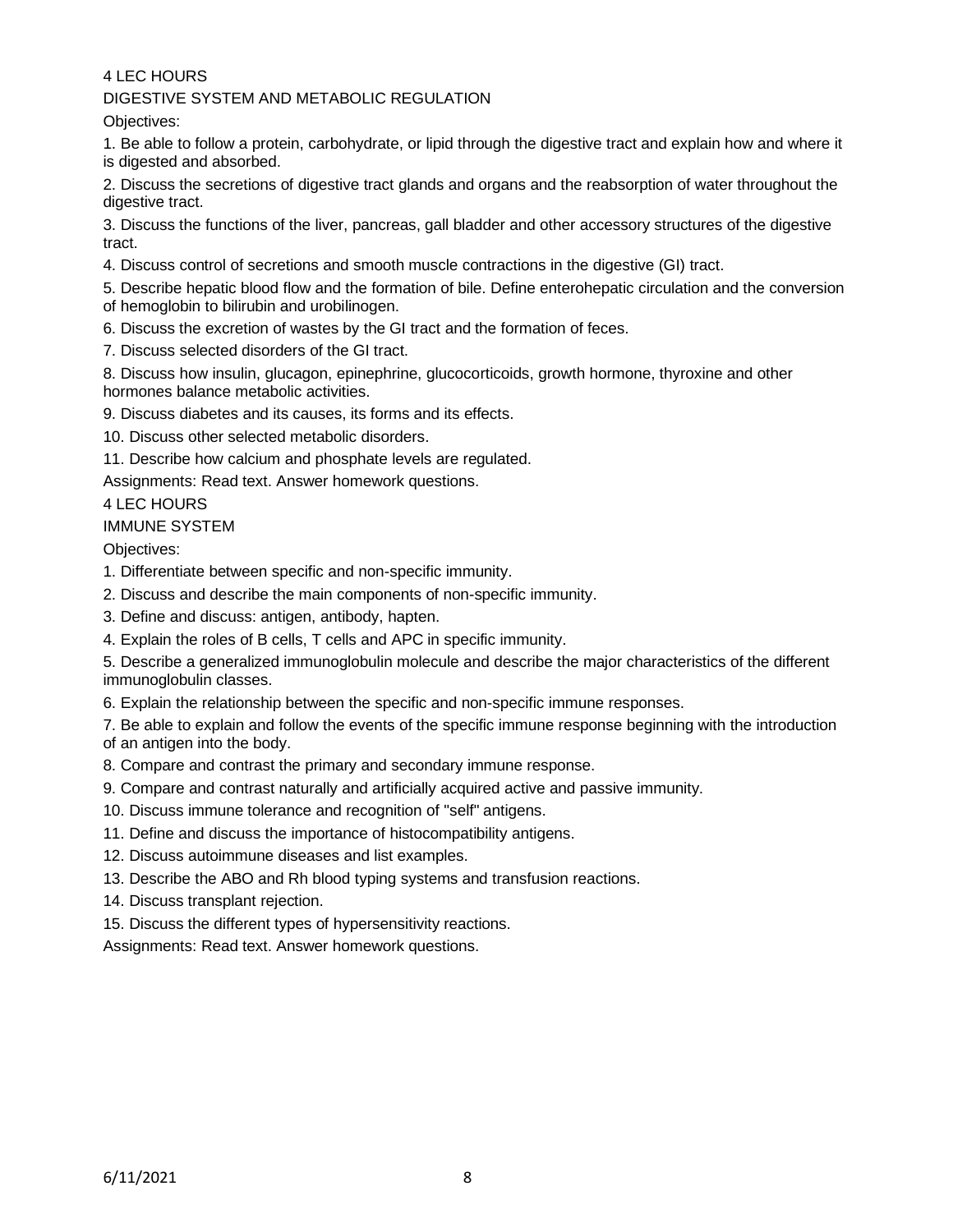REPRODUCTIVE SYSTEM AND DEVELOPMENT

Objectives:

- 1. Discuss sex determination and development of genitalia in the embryo.
- 2. Describe the processes of oogenesis and spermatogenesis and their regulation.
- 3. Compare and contrast spermatogenesis and spermiogenesis.
- 4. Discuss oogenesis and ovulation and their regulation.
- 5. Describe the events of the menstrual cycle and their control.
- 6. Describe the events of intercourse and their control.
- 7. Discuss fertilization, implantation and the development of the placenta.
- 8. Discuss the role of hormones in the maintenance of the endometrium.
- 9. Describe the embryonic membranes.

10. Describe the early embryonic stages of the human embryo and compare them to other vertebrate embryos.

Assignments: Read text. Answer homework questions.

2 LEC HOURS FINAL EXAM

LAB CONTENT:

3 LAB HOURS

LAB SAFETY, MICROSCOPE USE

Objectives:

1. Identify the parts of a compound light microscope, discuss their functions, and become familiar with its basic operation.

2. Use a microscope at scanning through high power objectives.

3. Discuss rules for proper use of a microscope.

4. Estimate the size of objects viewed through the microscope.

5. Define the following metric prefixes and be able to interconvert metric prefixes: mega, kilo, deka, deci, centi, milli, micro.

6. Examine prepared slides under the microscope: the letter e, millimeter slide rule, silk threads.

Assignments: Answer lab report questions regarding proper microscope usage and metric system unit conversions.

3 LAB HOURS

#### **HOMEOSTASIS**

Objectives:

- 1. Define the term Homeostasis.
- 2. Explain how the negative feedback control of effectors helps to maintain homeostasis.
- 3. Explain why the internal environment is in a state of dynamic, rather than static, constancy.
- 4. Define the terms set point and sensitivity.

5. Explain how a normal range of values for temperature or heart rate is obtained, and discuss the significance of these values.

6. As an example of maintaining homeostasis, measure pulse before and after physical activity. Plot data points to make a graph showing negative feedback, and compare data to those of other classmates.

7. Describe how average values and normal range values are determined and explain the difference between average and normal values.

Assignments: Answer lab report questions regarding homeostasis, negative feedback mechanisms, and normal ranges versus average.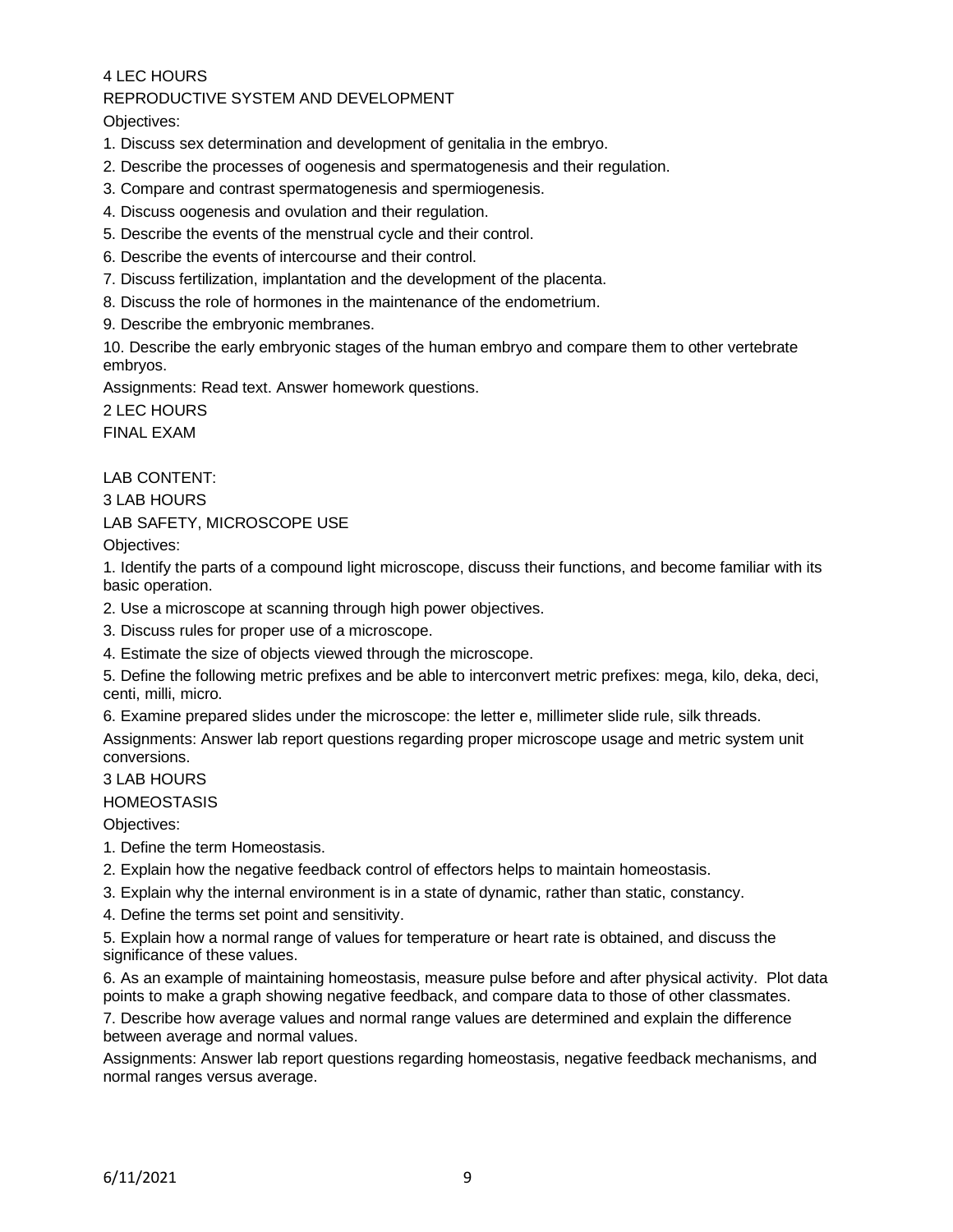#### pH AND BUFFERS

Objectives:

1. Define pH and discuss its importance to physiological processes.

- 2. Define acid and base.
- 3. Discuss the pH scale and its meaning.
- 4. Describe the different methods for determining pH and their relative merits.
- 5. Define acidosis and alkalosis.
- 6. Define the term buffer and describe the role of buffers in physiological processes.
- 7. Define: association, dissociation.

8. Describe the bicarbonate buffer system, and be able to write the chemical equations illustrating the role of the bicarbonate buffer system with the addition of a strong acid or a strong base.

9. Measure pH values of various solutions (household items plus buffered phosphate solutions) using pH paper and a pH electrode. Compare with values obtained by other classmates.

10. Measure buffering capacity of various solutions (albumin, water, phosphate buffer) by acid titration.

Assignments: Answer lab report questions regarding the pH scale and maintaining pH in the body.

## 3 LAB HOURS

## SPECTROPHOTOMETRY

Objectives:

- 1. Discuss the uses of the spectrophotometer.
- 2. Describe the basic principles of operation of the spectrophotometer (including Beer's Law).
- 3. Perform a serial dilution.

4. Graph absorbance vs. concentration, and determine the concentration of an unknown solution.

- 5. Define homeostasis.
- 6. Discuss why fluctuation of values suggests homeostasis (dynamic rather than static constancy).
- 7. Measure solute concentration of prepared serial dilution samples and generate a standard curve to be used in estimating solute concentration of samples of unknown concentration.

Assignments: Answer lab report questions regarding proper operation of a spectrophotometer, concepts illustrating how spectrophotometers work, and generating a standard curve.

## 3 LAB HOURS

#### CELLULAR METABOLISM

Objectives:

- 1. Discuss the relationship between temperature, activity level and oxygen consumption in animals.
- 2. Discuss the relationship between respiration rate and oxygen consumption in animals.
- 3. Discuss the principles of the closed manometer and its potential experimental applications.
- 4. Discuss the relationship between activity level and carbon dioxide production in animals.
- 5. Describe the role of carbon dioxide in maintenance of blood acid base levels.

6. Give the equations describing glucose oxidation and the formation of carbonic acid from carbon dioxide and water.

7. Define the term indicator and discuss the importance and possible applications of indicators in experiments.

8. Set up manometer with mouse to measure oxygen consumption at two different temperatures.

9. Perform a set of calculations to determine the amount of oxygen used per unit mass of mouse, per unit time.

Assignments: Answer lab report questions regarding oxygen use at different temperatures, and the relationship between metabolism (i.e. energy production) and oxygen use.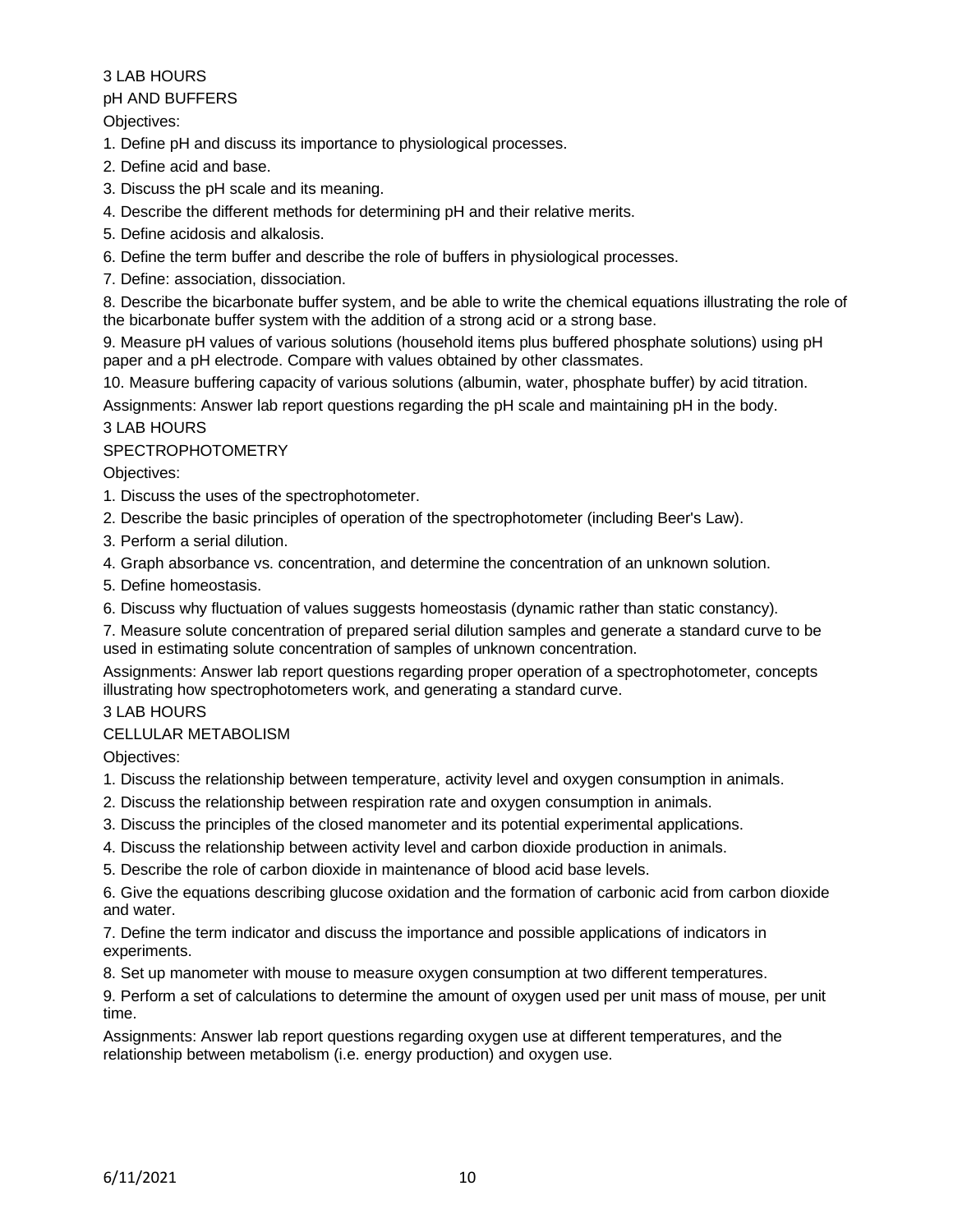## 3 LAB HOURS MEMBRANE TRANSPORT

Objectives:

1. Define: diffusion, osmosis, osmolality, molarity, molality, hypertonic, hypotonic, isotonic.

2. Compare solubility of polar vs. nonpolar compounds in polar vs. nonpolar solvents and explain the importance of this concept to cell transport.

3. Describe the role of detergents in transport.

4. Differentiate between molality and osmolality and discuss how ionization of a compound effects the tonicity of a solution.

5. Differentiate between percent solutions and molar or molal solutions.

6. Discuss the clinical/physiological importance of osmosis and diffusion.

7. Prepare a mixture of polar and non-polar substances to learn about miscibility.

8. Observe the effects of osmosis across an animal membrane over time by measuring the mass of an egg submerged in water.

9. Observe effects of cells in hypo-, hyper-, and isotonic environments.

Assignments: Answer lab report questions regarding tonicity, miscibility, and osmosis.

3 LAB HOURS

REFLEX ARCS AND NEURAL FUNCTION

Objectives:

1. Define the term reflex arc, and list the general components of a reflex arc.

2. Describe the structure and function of muscle spindles.

3. Describe a simple stretch reflex test and discuss the diagnostic significance of testing stretch reflexes.

4. Describe the Babinski reflex test and discuss the diagnostic significance of the Babinski test.

5. Use the Lab Tutor computer system to quantify latent period and time to maximal response for the knee jerk reflex.

6. Use the Lab Tutor computer system to quantify stimulus response (latent period and degree of rotation) for the knee jerk reflex. 7.Use Lab Tutor computer system to demonstrate neurological facilitation and antagonistic dampening.

8.Use the Lab Tutor computer system to demonstrate the difference between a cognitive response and a reflex response. Assignments: Answer lab report questions regarding reflex arcs and the Lab Tutor software.

3 LAB HOURS

SENSORY PHYSIOLOGY: CUTANEOUS RECEPTORS

Objectives:

1. Define punctate distribution, projection, phantom pain.

2. Discuss the phenomenon of sensory adaptation.

3. Define and discuss the two point threshold and describe where on the two point threshold is different and why.

4. Discuss the phenomenon of referred pain and how it can be important in diagnosis.

5. Define the Law of Specific Nerve Energies and explain its significance.

Assignments: Answer lab report questions regarding sensory adaptation, two-point thresholds, and punctate distribution.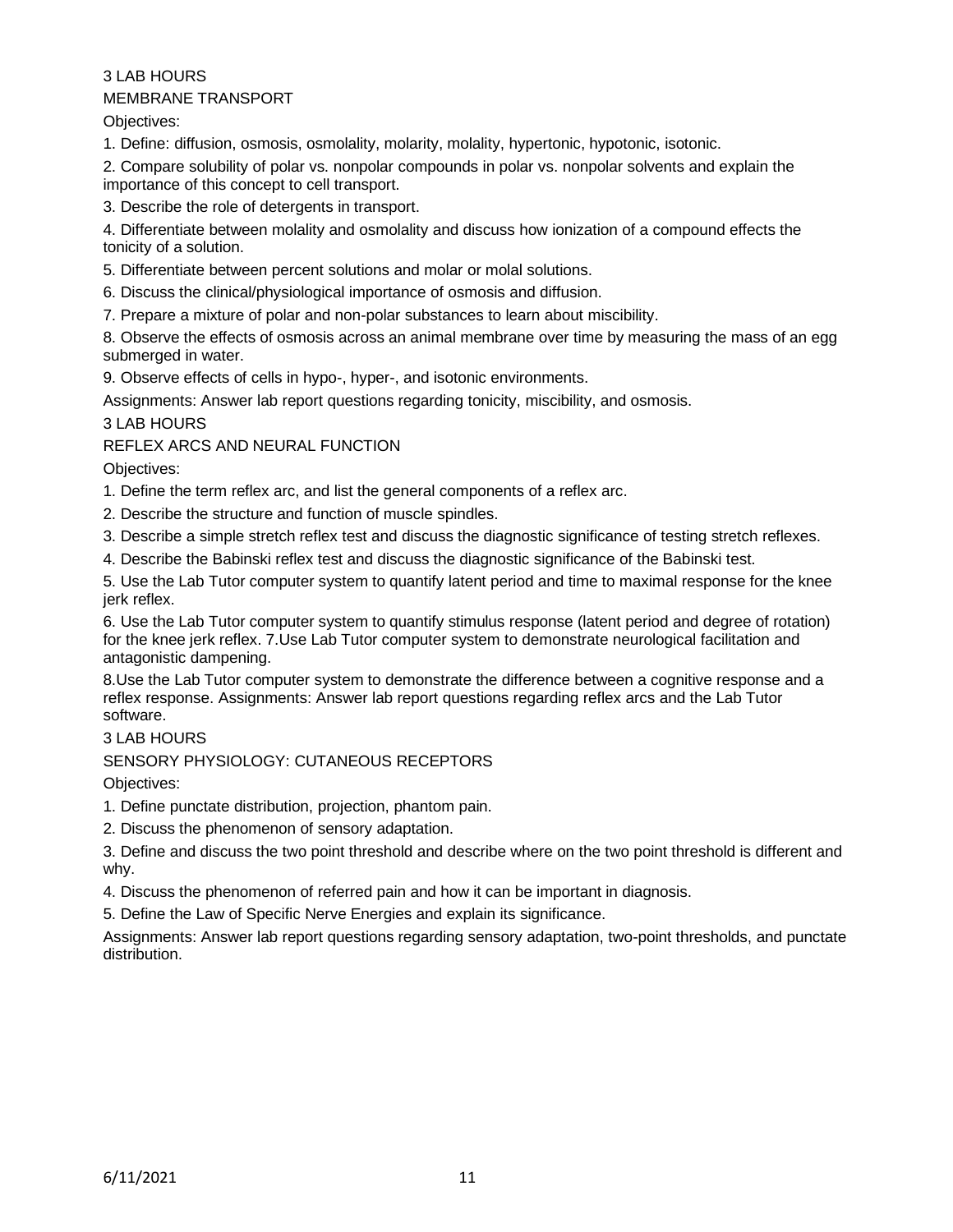#### SENSORY PHYSIOLOGY: HEARING

Objectives:

- 1. Describe the structures of the ear as they relate to the function of hearing and equilibrium.
- 2. Perform the Rinne and Weber's tests and discuss their diagnostic significance.
- 3. Compare and contrast sensory and conduction deafness.
- 4. Discuss how sounds of low and high pitches are localized.
- 5. Define vertigo and discuss its etiology.
- 6. Describe vestibular nystagmus and discuss its etiology.

Assignments: Answer lab report questions regarding conduction and sensory deafness, binaural sound localization, and equilibrium.

#### 3 LAB HOURS

## SENSORY PHYSIOLOGY: VISION

Objectives:

- 1. Describe the gross structure of the eye and its major function.
- 2. Describe the pupillary reflex and explain why it occurs.
- 3. Describe tests that test for astigmatism and visual acuity.
- 4. Discuss the process of accommodation; define the term presbyopia and discuss why it occurs.
- 5. Demonstrate the blind spot and explain why there is a blind spot.

6. Describe positive and negative afterimage formation and discuss why they occur, both for black and white and for color vision.

- 7. Define the terms retinal disparity and convergence and discuss their significance.
- 8. Explain what is meant by the term visual processing and give examples.
- 9. Define the terms nystagmus and strabismus.

Assignments: Answer lab report questions regarding the pupillary reflex, accommodation, blind spots, afterimages, and visual processing.

#### 3 LAB HOURS

MUSCLE PHYSIOLOGY

Objectives:

- 1. Describe how an EMG can be used to demonstrate the electrical activity of a muscle.
- 2. Discuss the antagonistic action of the biceps brachii and the triceps brachii as demonstrated by the EMG.
- 3. Discuss how the EMG could be used in biofeedback exercises.
- 4. Describe the process of muscular contraction at a cellular level.
- 5. Discuss the roles of the following in muscular contraction: ATP, Ca++, Na+.
- 6. Explain the roles of Mg++ and K+ in the muscular contraction experiment.

7. Discuss the following aspects of muscle physiology: threshold stimulus, spatial summation, latent period. Assignments: Answer lab report questions regarding EMG traces and the effect of ATP and salt on muscle

contraction.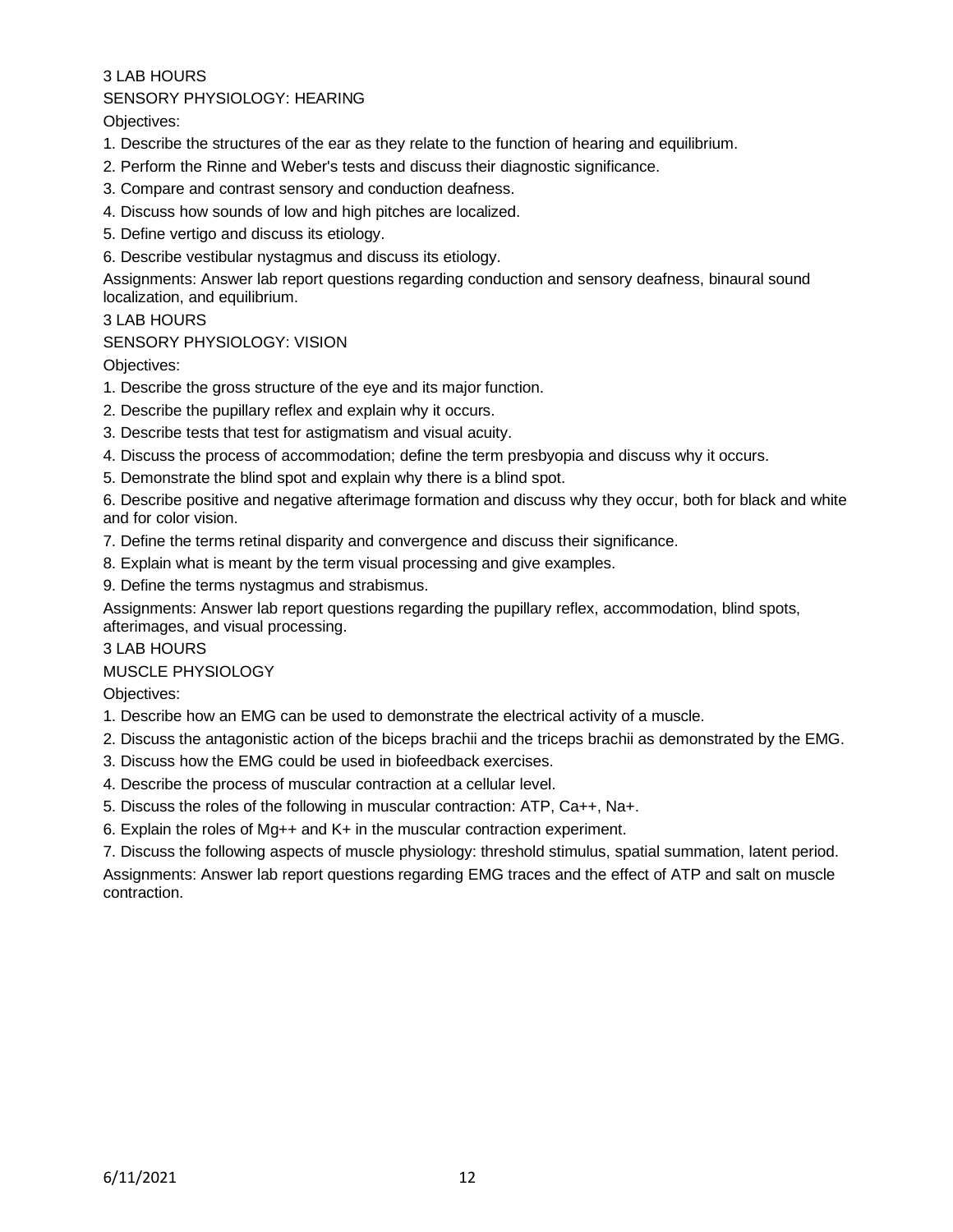## CARDIOVASCULAR SYSTEM

Objectives:

- 1. Describe the gross structure and conducting system of the heart.
- 2. Describe the flow of blood through the heart.
- 3. Use the Lab Tutor program to obtain and analyze an ECG.
- 4. Demonstrate how to listen for heart sounds.
- 5. Discuss the relationship between the ECG, cardiac cycle and heart sounds.
- 6. Discuss the effects of exercise on the ECG and the cardiac cycle.
- 7. Discuss the diagnostic value of heart sounds and the ECG.
- 8. Demonstrate how to obtain a blood pressure reading using a sphygmomanometer and a stethoscope.
- 9. Define the term hypertension and discuss its significance.
- 10. Define the terms systolic, diastolic, pulse pressure and mean arterial pressure.
- 11. Discuss the relationship between position of the body and blood pressure.
- 14. List factors that control heart rate before, during and after exercise.
- 15. List factors that control blood flow to tissues before, during and after exercise.

Assignments: Answer lab report questions regarding the components of an ECG, heart sounds, and blood pressure measurements.

#### 3 LAB HOURS

# RESPIRATORY SYSTEM

Objectives:

1. Describe the gross structure of the respiratory system.

2. Describe the mechanics of breathing.

3. Define the following terms and explain their value in assessing lung health: tidal volume, vital capacity, expiratory reserve, inspiratory reserve, total lung capacity, inspiratory capacity.

- 4. Define residual lung volume and functional residual capacity and discuss their significance.
- 5. Define total minute volume and forced expiratory reserve volume and explain their diagnostic value.

6. Compare restrictive and obstructive pulmonary disorders and discuss how pulmonary function tests would differ in each disorder.

7. Discuss factors other than disease that can affect lung volumes.

Assignments: Answer lab report questions regarding respiratory volumes.

3 LAB HOURS

#### KIDNEY PHYSIOLOGY

Objectives:

1. Describe the gross structure of the urinary system.

2. Discuss process by which urine formation occurs.

3. Discuss why urinalysis is an important diagnostic tool.

4. Describe the different diseases that may cause abnormal appearance or chemical composition of urine.

5. Describe normal and abnormal constituents of urine sediment, and how analysis of urine sediment can be valuable in diagnosis.

6. Discuss how ingestion of salt, water, glucose and caffeine will affect urine volume and composition.

7. Discuss the roles of ADH and the renin angiostensin aldosterone system in the control of urine volume and composition. Assignments: Answer lab report questions regarding properties of urine.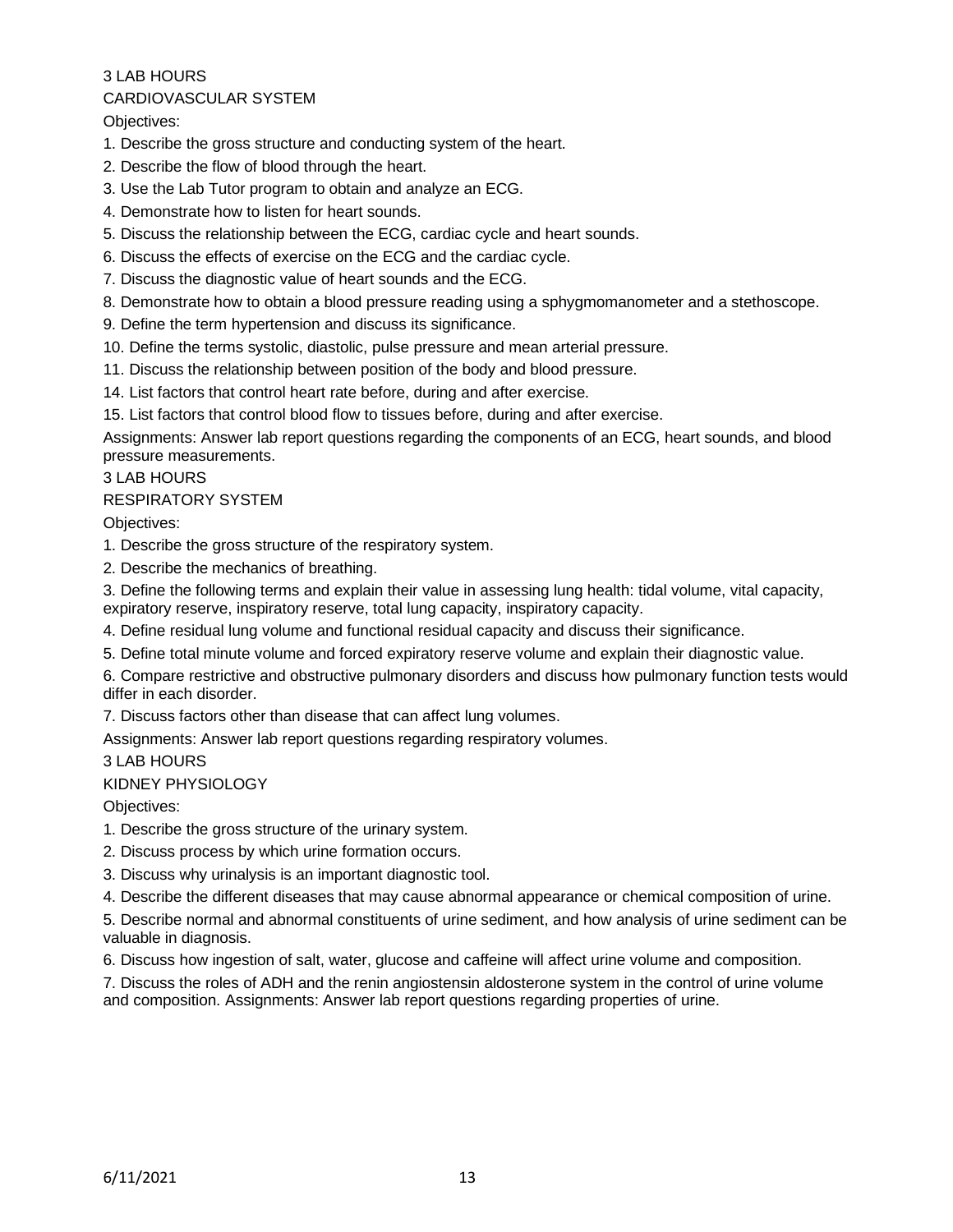#### EMBRYOLOGY

Objectives:

- 1. Describe the processes of cleavage and gastrulation.
- 2. Define the following terms; organogenesis, morula, blastula, gastrula, blastopore.
- 3. Discuss the significance of germ layer formation.
- 4. Describe endoderm, mesoderm and ectoderm, and the structures that arise from them.

5. Identify the following structures on a chick embryo; allantois, heart, limb buds, brain, neural tube, somites, eye, vitelline blood vessels.

Assignments: Answer lab report questions regarding the stages of embryological development and structures that arise from them.

## 3 LAB HOURS

#### DIGESTION AND NUTRITION

Objectives:

1. Examine the effects of the presence of enzymes, variable pH, and high temperatures on the digestion of starch (a polysaccharide) into maltose (a disaccharide) using salivary amylase.

2. Examine the effects of the presence of enzymes, variable pH, and high temperatures on the digestion of proteins.

3. Describe physical factors that may aide in digestion.

4. Define zymogens.

5. Describe the process of emulsification of fats, the organs involved and enzymes/hormones required for digestion of fats.

6. Identify the major enzymes and hormones involved in digestion, their origin, target molecule, products produced and where digestion occurs.

Assignments: Answer lab report questions regarding protein digestion, carbohydrate digestion and fat digestion.

3 LAB HOURS

#### BLOOD TYPING

Objectives:

- 1. Define agglutinogen and agglutinin.
- 2. Perform an actual blood typing procedure.
- 3. Observe the antigen/antibody reaction in simulated blood.
- 4. Determine the ABO and Rh blood type of four unknown samples.
- 5. Determine the ABO and Rh blood types of simulated blood samples.

6. Review terms such as hematocrit, hemoglobin content, and conditions such as hemophilia, anemia, pernicious anemia, aplastic anemia, iron deficiency anemia.

Assignments: Answer lab report questions blood transfusion reactions scenarios (hematocrit, hemoglobin, anemia), best candidate for universal donor or universal recipient, the causes of erythroblastosis fetalis.

## 3 LAB HOURS

#### FERTILIZATION

Objectives:

- 1. Describe the structure and function of the major tissues of the ovaries and testes in humans.
- 2. Describe the processes of spermatogenesis and oogenesis.
- 3. Describe the process of and necessary conditions for fertilization.
- 4. Obtain gametes from sea urchins and observe the initial stages of zygote development.

Assignments: Answer lab report questions regarding the spermatogenesis/oogenesis and factors that may affect the process and the viability of sperm/ova and the success of conception.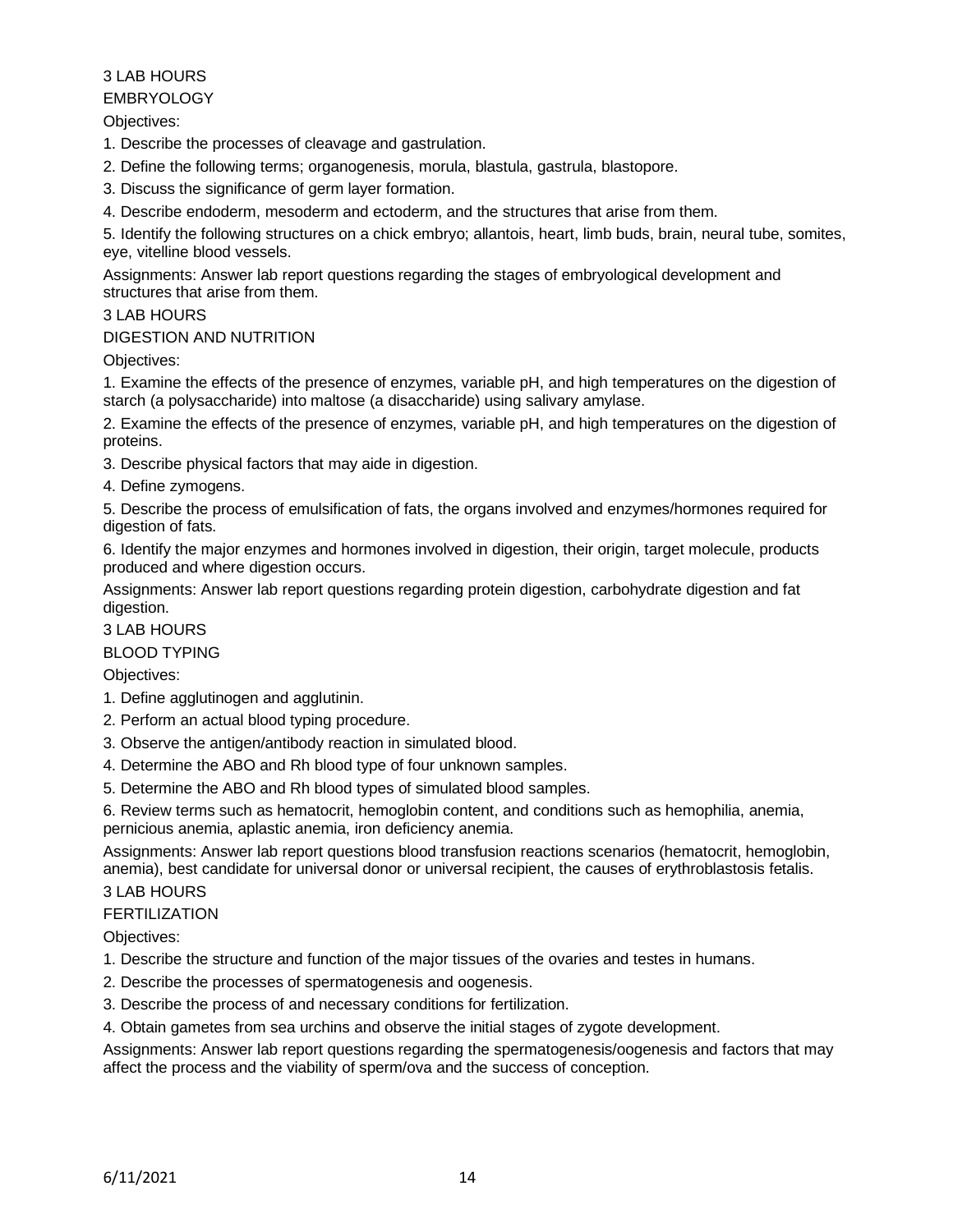## **METHODS OF INSTRUCTION:**

Lecture and laboratory instruction, supplemental with audiovisual aids, computer demonstrations, analyses and simulations.

#### **OUT OF CLASS ASSIGNMENTS:**

Required Outside Hours: 20 Assignment Description: Written homework, case studies Required Outside Hours: 24 Assignment Description: Lab reports Required Outside Hours: 100 Assignment Description: Reading, review, and recitation

## **METHODS OF EVALUATION:**

Writing assignments Percent of total grade: 25.00 % Percent range of total grade: 20 % to 35 % Written Homework Essay Exams Other: quizzes Problem-solving assignments Percent of total grade: 25.00 % Percent range of total grade: 20 % to 30 % Homework Problems Lab Reports Quizzes Objective examinations Percent of total grade: 50.00 % Percent range of total grade: 35 % to 60 % Multiple Choice True/False Matching Items

#### **REPRESENTATIVE TEXTBOOKS:**

Stuart Ira Fox. Human Physiology.. US: McGraw-Hill,2018. ISBN: ISBN: 1259864626 Reading Level of Text, Grade: Reading level of text, Grade: 17 Verified by: Verified by: Microsoft Required Other Texts and Materials Yuh, McKenna, Brown, Keys. Bio 9 Lab Manual.